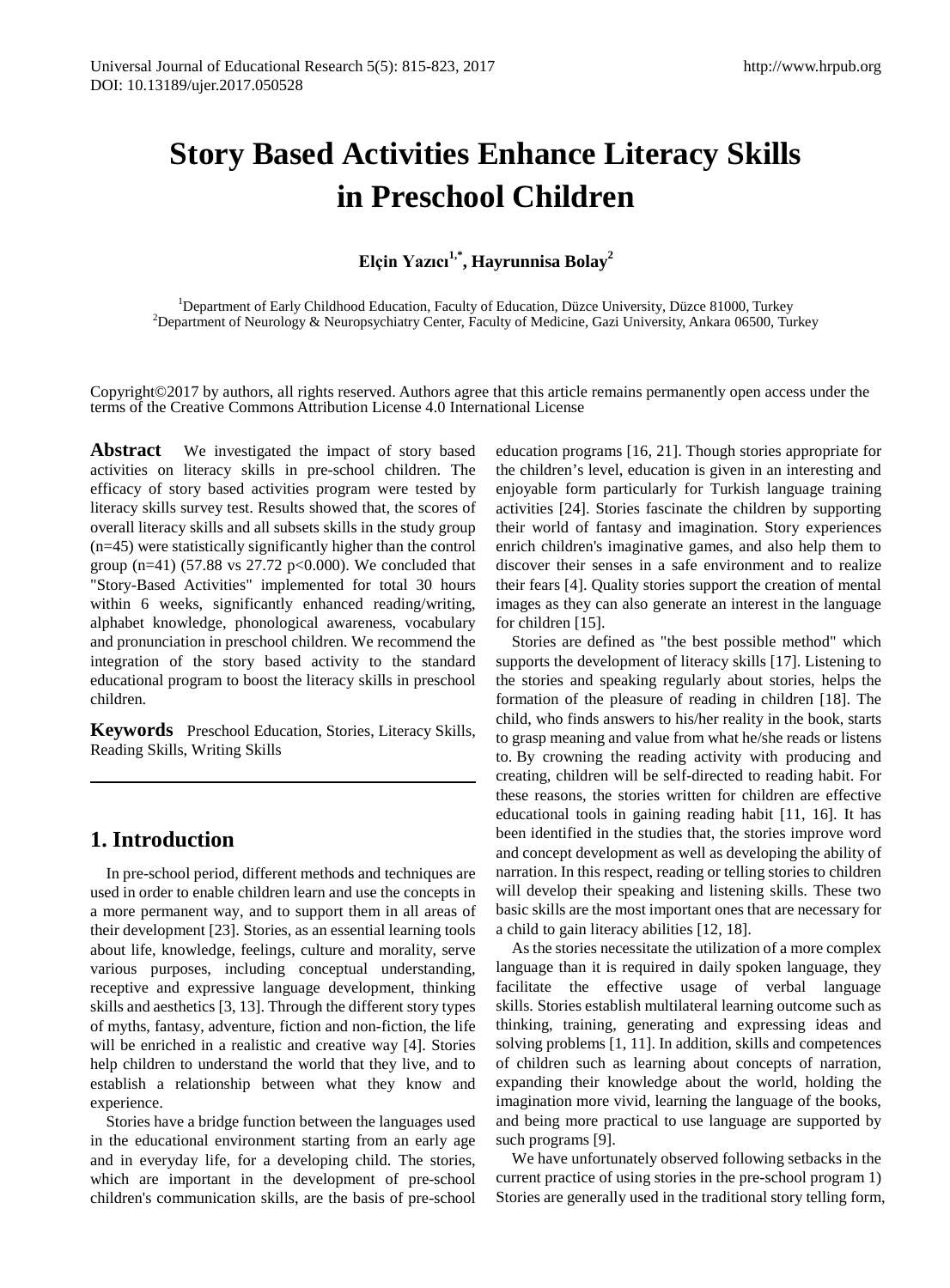2) Stories are employed only during Turkish activities, 3) story telling is not associated with other activities such as drama, literacy and play, 4) stories are not presented in a systematic and regular way. From this point of view, we aimed to design a story based program to overcome those setbacks in the pre-school practice.

The story based activity program has following features 1) story telling is associated with various activities including drama, play, literacy, science, creativity, math, music and movement activities, 2) Different methods and techniques are employed for a given activity (e.g. costumes are included to the drama), 3) activities are presented in three phases from basic to complicated level 4) The program is regularly applied one hour per day, 5 hours per week, and total 30 hours for 6 weeks.

This research has been conducted in order to investigate the effects of presented story based activities on literacy skills of 61-66 months old pre-school children.

# **2. Methodology**

This research has been carried out in order to investigate the effect of story based activities on literacy skills of 61-66 months old children. In this part of the study which has been conducted in accordance to with this purpose, research model, working group, data collection tools and analysis of data are presented.

#### **2.1. Research Model**

In this study, pre-test/post-test control group research design has been applied in order to analyze the effect of story based activities on 61-66 months old children who attend to preschool. Experimental researches are aimed to examine the differences which were created by researcher on dependent variable. In experimental research designs, the main aim is to examine the cause and effect relationship which is created between variables. In this research, without unbiased assignment, two groups were matched in terms of literacy skills [8]. The study was carried out without equal numbers of children in accordance with control-group pre-test/post-test design [7]. As, attempting to equalize the number of subjects in the experimental and control groups might lead to data loss and other problems in the event of the exclusion of some children from the class.

#### **2.2. Study Group**

Study group of is consisted of the 61-66 months old children, with normal development, who attend to the independent preschools affiliated to the Ministry of Education in the district of Kecioren, Ankara in 2015-2016 academic year. Study group included a total of 86 children (experiment  $n=45$ ; control  $n=41$ ) who were selected by random sampling method, and not previously received any special education program.

#### **2.3. Data Collection Tools**

In this study, as data collection tools, "General Information Form" was used in order to collect general information about children and "Literacy Skills Survey Test for 61-72 Months Old Children", which was developed by Yazıcı [25] and the validity and reliability study was accomplished, was used.

Literacy Skills Survey Test for 61-72 Months Old Children

"Literacy Skills Survey Test for 61-72 Months Old Children" was developed and used in Turkey by Yazıcı [25] to assess the development of literacy skills in children. Summary descriptions for the subtests and the sub-dimensions are as follows.

Reading Skills Subtest: In this sub-test, the child is asked to define and or identify an object, an action, a symbol of the letters either by naming or indicating by finger. Reading sub-test consists of three sub-dimensions and 70 items.

*Alphabet Knowledge:* This sub-dimension examines the ability of identifying letters or words, saying words about letters, and matching letters. This sub-dimension consists of 30 items.

*Phonological Awareness:* This sub-dimension tests the ability of identifying rhythm, counting and repeating syllables of words, counting vowels of words, pointing out first and last vowels of words, combining and dividing syllables and replacement of syllables. This sub-dimension consists of 21 items.

*Vocabulary and Pronunciation:* This sub-dimension examines ability to define objects or actions by expressing verbal definitions of object's features or selecting visual images of objects or movements. Besides, pronunciation skill of frequently used objects and motions are also tested. This sub-dimension consists of 19 items.

Writing Skills Subtest: This subtest examines the pre-writing skills, the ability to differentiate writing from sketching, to connect the dots, to write on different grounds, to write the letter, word and sentence that's shown, to write her/his own name. This subtest consists of 13 items. "Literacy Skills Survey Test for 61-72 Months Old Children" has overall 83 items.

Validity and Reliability Study: Correlation analysis of "Literacy Skills Survey Test for 61-72 Months Old Children" yielded KR-20 reliability coefficients of Reading skills subtest of KR-20 reliability coefficient is .987, Alphabet Sub-dimension of Reading Skills Subtest of KR-20 reliability coefficient is .946, Phonological Awareness Sub-dimension of KR-20 reliability coefficient is .979, Vocabulary and Pronunciation Sub-dimension of KR-20 reliability coefficient is .989, Writing Skills Subtest of KR-20 reliability coefficient s .829 and overall KR-20 reliability coefficient of total test is .985 [25, 26]. As a result, "Literacy Skills Survey Test for 61-72 Months Old Children" can be implemented to assess 61-72 months old children in Turkey with high reliability and validity.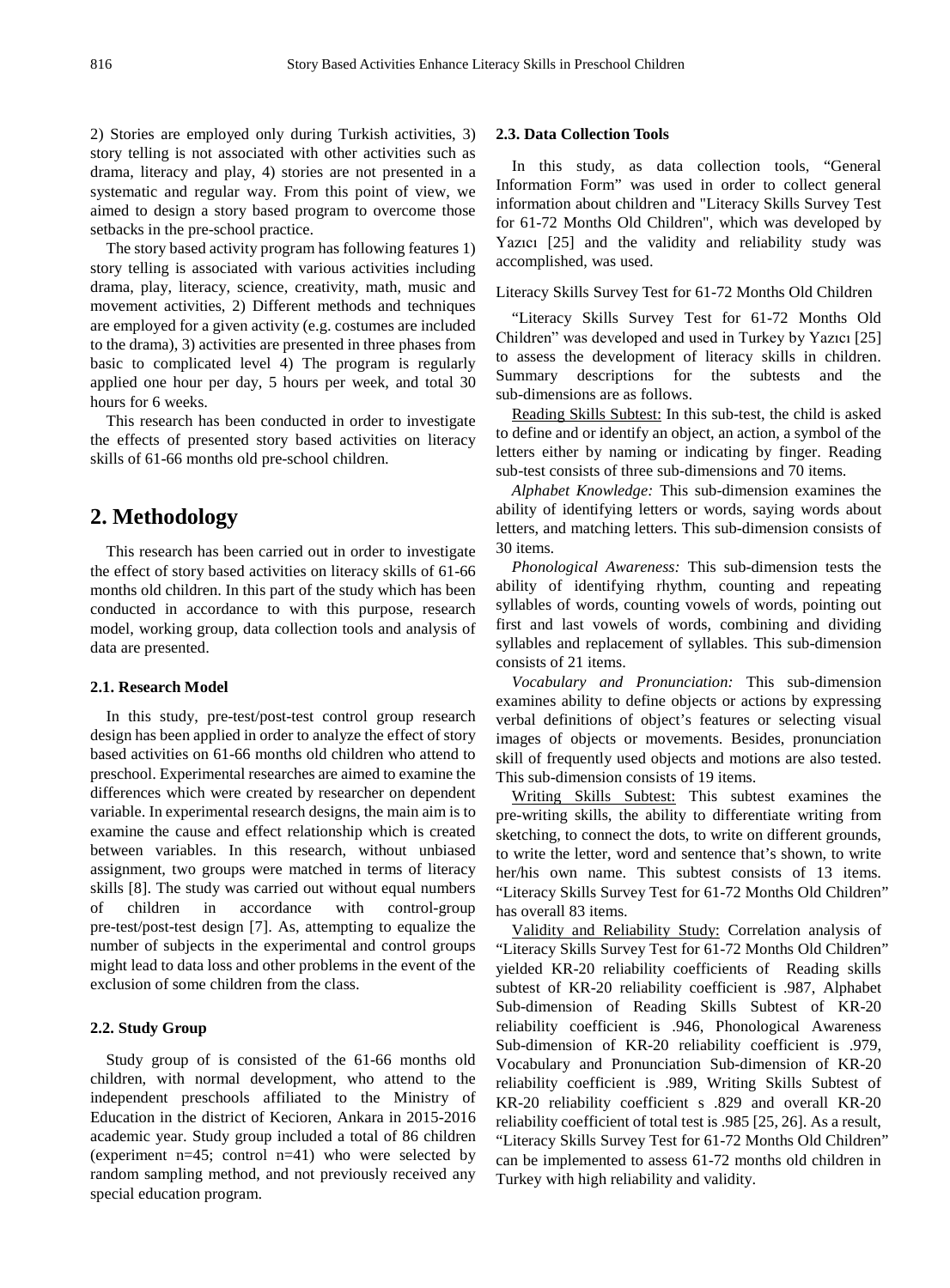Story Based Activities

Considering the items of "Story-Based Activities"; the "Pre-school Education Program (MEB) [16]. " which is implemented by the Ministry of Education for 36-72 months old children, have been examined and associated acquisition and development indicators have been selected. While determining the indicators of acquisition and development, a single area of growth hasn't been kept in the forefront; all areas of development have been supported in accordance with the children's educational needs. "Story Based Activities" prepared and implemented for the study has following features.

- Story telling is associated with various activities including drama, play, literacy, science, creativity, math, music and movement activities,
- Different methods and techniques are employed for a given activity (e.g. costumes are included to the drama),
- Activities are presented in three phases from basic to complicated level
- Play-based learning is central to all activities.
- Activities were generated based on creative thinking abilities in addition to literacy skills.
- Objectives to be achieved are included to more than one activity.
- Story books are included according to their contents; style, size, ratio of picture to text, punto etc.
- To achieve family participation, parent involvement form was sent home each week.
- The program is regularly applied one hour per day, 5 hours per week, and total 30 hours for 6 weeks.
- "Story-Based Activities" consists of 30 unique events of storytelling, story completion, creating a story, re-telling the story, illustrating a story and creating a new story from the pictures.

Following of the preparation process of Story Based Activities, program has been introduced to 5 experts. Experts to assessed the comprehensibility and relevance of the activities with the aim of program by using the triple rating scale such as "Never", "Average", "Full".

After obtaining expert opinions, they were combined in a form and assessed by considering opinions of experts and analyzes were performed for each question. The percentages of compromise which are known as the reliability of raters were calculated to determine level of the harmony between experts. To determine the consensus of researchers and experts on the assessment, the formula was used which was indicated by Miles and Haberman (1994). According to this formula was calculated as Percentage of Compromise = [Consensus / (Consensus + Dissidence)] x 100] [2]. As a result of this calculation, it was indicated that there was a harmony above 90% among experts, suggested changes for "Story Based Activities" was done and shaped in final version and got ready for the main implementation.

#### **2.4. Data Collection**

In order to assess the effects of "Story Based Activities" on literacy skills "Research Test of Literacy Skills for 61-72 months Old Children" pretest was implemented in experimental and control group in  $7<sup>th</sup> - 11<sup>th</sup>$  March 2016.

After pretests, in 14<sup>th</sup> March- 22<sup>nd</sup> April 2016, "Story Based Activities" was implemented in experimental group. MEB Preschool Education Program which is based on literacy skill was implemented by their teacher in control group. "Story Based Activities" was implemented considering the properties of materials in program. Besides, during the implementation of activities, activities were recorded by camera and photos were taken.

After the completion of the program, "Research Test of Literacy Skills for 61-72 months Old Children" was implemented as post- test in experimental and control group in  $25^{th}$ -  $29^{th}$  April 2016.

#### **2.5. Data Analysis**

The data of research was resolved via SPSS statistical program. In the study, descriptive statistics such as frequency and percentage assessment of the demographic characteristics of the children were used. Scores of "Literacy Skills Survey Test for 61-72 Months Old Children" was examined in order to see there was either normal distribution or not by the Kolmogorov-Smirnov test. This test is recommended in group which is greater than 25 (n> 25) [19]. As a result of Kolmogorov-Smirnov normality test, it was seen that data was non-normally distributed ( $p<0.05$ ). On the other hand, it was indicated that variances did not distribute homogenously (F=24.32; p=.000) and for this reason, nonparametric tests were used in the analysis of data.

As a result of normality test, in analysis of data, comparisons between groups were analyzed via Mann Whitney U- Test and comparisons of intergroup were analyzed via Wilcoxon Signed Rank Test, because the scores of pretest and final test of "Literacy Skills Survey Test for 61-72 Months Old Children" was non-normally distributed in experimental and control group. While Mann- Whitney U-Test examines showing differences in a meaningful way from each of the scores obtained from unrelated samples, Wilcoxon Signed Rank Test assess the scores of related two measurement set whether it differ or not [6]. While analyzing differences between categorical variables, it has been established that 0.01 was used as significance level, in case of p<0.01, there is a difference in meaning between groups, in case of p>0.01, there is no difference in meaning between groups [8]. Additionally, in the study, the covariance analysis (ANCOVA) was also used to determine whether the differences in the posttest scores of experimental and control groups after the experimental procedure depend on pretest scores. In a research, the covariance analysis, is a technique, which provides statistical control of another variable or variables called covariate that have correlation with the dependent variable, other than the independent variable of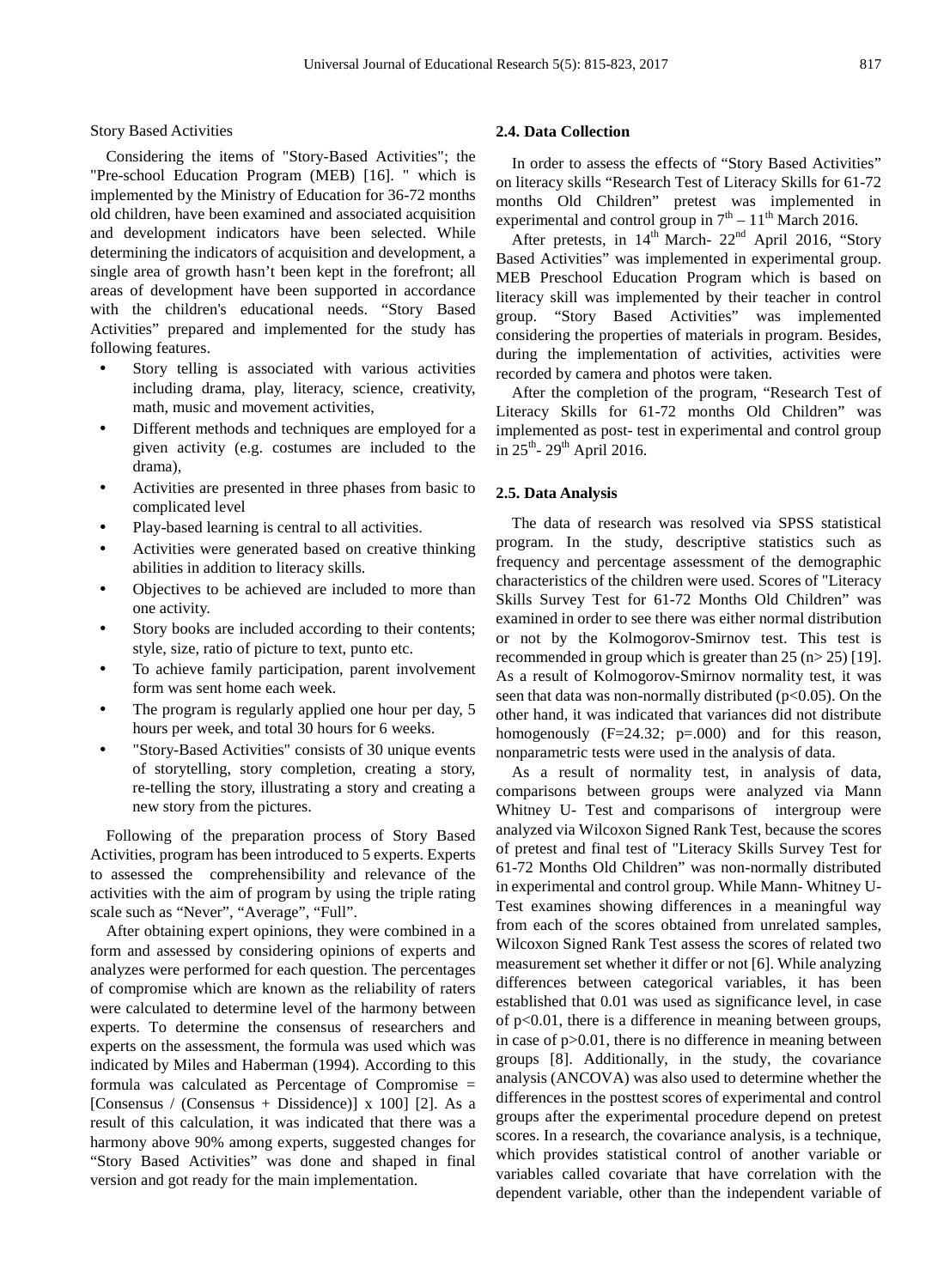which the effect is tested [14]. The aim of implementation of this test is pulling out the changes caused by the covariate from the posttest scores that are considered as the dependent variables, and afterwards determining whether the change in the dependent variable is due to the change in the independent variable, or not [22]. In the analysis, the posttest scores are considered as the dependent variable, the group variable as fixed variable, and the pretest scores as covariate.

The data collected with "Literacy Skills Survey Test for 61-72 Months Old Children" was evaluated and the statistical analysis was conducted. The pretest/posttest scores that the children participants in the experiment and control groups have got from the "Literacy Skills Survey Test for 61-72 Months Old Children" was recorded to the Record Forms. The required statistical analyses were done by recording the data on the Record Forms to the computer.

- In order to test whether the experimental and control groups was received from the same universe; the comparisons of the average scores of the "Literacy Skills Survey Test for 61-72 Months Old Children" pretest were analyzed using the Mann-Whitney U-test.
- In order to determine whether there is a significant difference between the pre- and post-test score averages of "Literacy Skills Survey Test for 61-72

Months Old Children" in each group, the Wilcoxen Signed Rank Test was applied.

- In order to determine whether the "Story Based Activities" affected the literacy skills in children, Mann Whitney U-Test was applied to compare post-test score averages of the experiment and control groups.
- The posttest scores of experiment and control groups were also compared by covariance analysis in order to determine any significant effect occurred when the effect of the pretest scores are eliminated [5].

# **3. Findings**

Demographic features of the experimental and control group were similar as presented in Table 1.

Pre-test scores of the study group were comparable with that of the control group (Table-2). There was no statistically significant difference (p>.05) between the pre-test scores of "Literacy Skills Survey Test for 61-72 Months Old Children" in the study and control group: Reading Skills (U=858.00, p>.05), Writing Skills (U=781.00, p>.05) and overall scale, LSST (U=816.00, p>.05).

| Demographic features         | <b>Experimental Group</b> |              | Control Group |              | Total       |              |  |
|------------------------------|---------------------------|--------------|---------------|--------------|-------------|--------------|--|
|                              | n                         | $\%$         | $\mathbf n$   | $\%$         | $\mathbf n$ | $\%$         |  |
| <b>Sex</b>                   |                           |              |               |              |             |              |  |
| Girl                         | 21                        | 46.6         | 16            | 39.0         | 37          | 43.0         |  |
| Boy                          | 24                        | 53.3         | 25            | 60.9         | 49          | 56.9         |  |
| <b>Birth Order</b>           |                           |              |               |              |             |              |  |
| Firstborn                    | 22                        | 48.8         | 22            | 53.0         | 44          | 51.1         |  |
| Middle                       | 8                         | 17.7         | 12            | 29.7         | 20          | 23.2         |  |
| Last                         | 15                        | 33.3         | $\tau$        | 17.3         | 22          | 25.5         |  |
| <b>Pre-School Experience</b> |                           |              |               |              |             |              |  |
| 7-12 Months<br>13-24 Months  | 8<br>24                   | 17.7<br>53.3 | $\tau$<br>16  | 17.0<br>39.0 | 15<br>40    | 17.4<br>46.5 |  |
| More Than 24 Months          | 13                        | 28.8         | 18            | 43.9         | 31          | 36.0         |  |

**Table 1**. Demographic features and general information of the study group

**Table 2.** Mann-Whitney U-Test Results That Show the Comparison of the Averages of Total Pre-Test Scores, and Sub Tests of "Literacy Skills Survey Test for 61-72 Months Old Children" for Experiment and Control Group Children

| Literacy Skills Survey Test (LSST) | Group      | N  | Mean Rank | U      | p    |
|------------------------------------|------------|----|-----------|--------|------|
| Reading skills                     | Experiment | 45 | 42.07     | 858.00 | .579 |
|                                    | Control    | 41 | 45.07     |        |      |
| Writing Skills                     | Experiment | 45 | 40.36     |        | .216 |
|                                    | Control    | 41 | 46.95     | 781.00 |      |
| <b>Total LSST</b>                  | Experiment | 45 | 41.13     |        | .357 |
|                                    | Control    | 41 | 46.10     | 816.00 |      |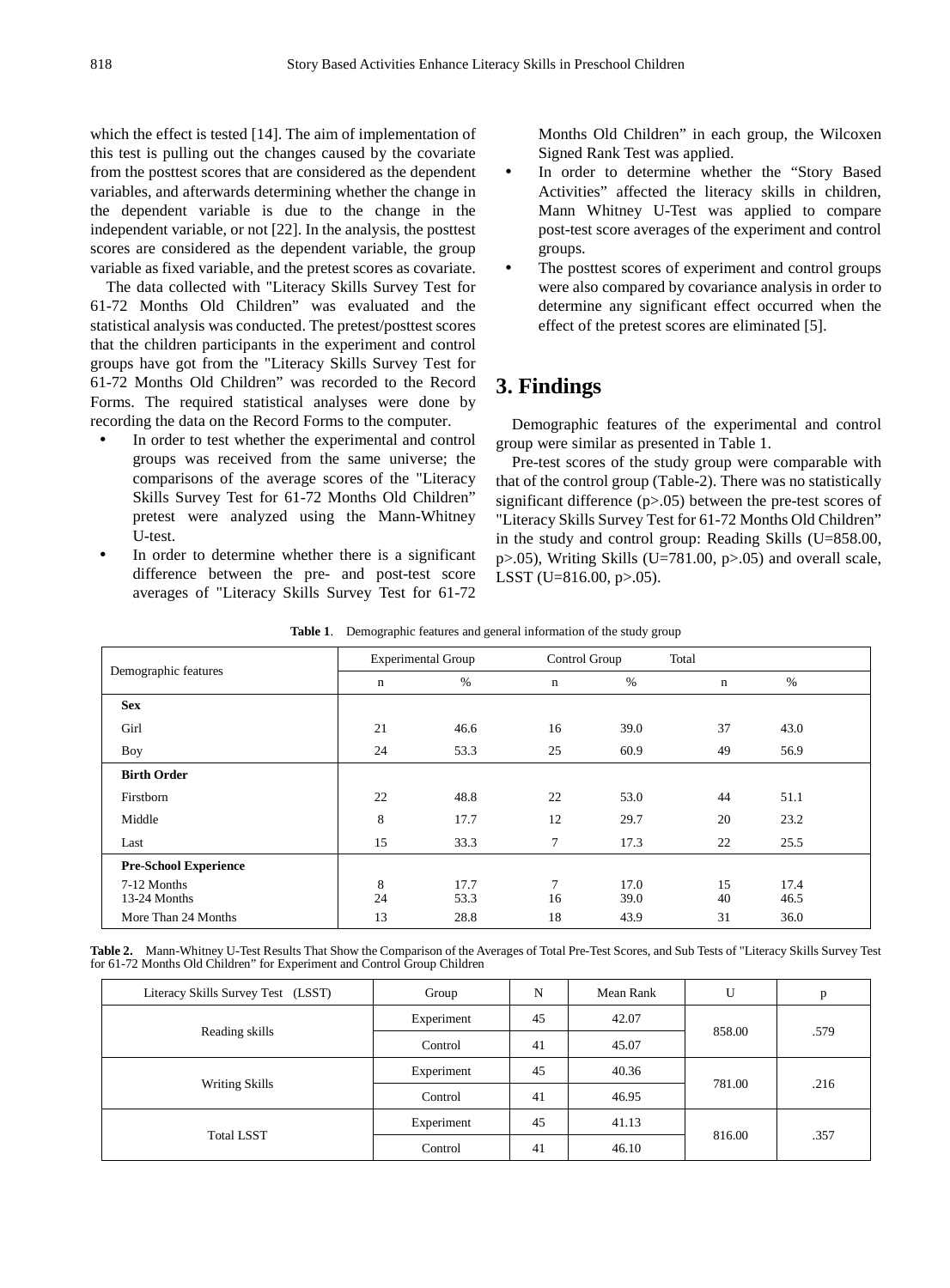| <b>LSST</b>                  | Experiment Pre/ Post Test                                     | $\mathbf N$    | Mean Rank | Z       | p    |
|------------------------------|---------------------------------------------------------------|----------------|-----------|---------|------|
| Alphabet Knowledge           | <b>Negative Ranks</b>                                         | $\mathbf{0}$   | .00.      |         |      |
|                              | <b>Positive Ranks</b>                                         | 45             | 23.00     | $-5.85$ | .000 |
|                              | Ties                                                          | $\overline{0}$ |           |         |      |
|                              | <b>Negative Ranks</b>                                         | 2              | 10.50     | $-5.61$ | .000 |
| Phonological Awareness       | <b>Positive Ranks</b>                                         | 43             | 23.58     |         |      |
|                              | Ties                                                          | $\overline{0}$ |           |         |      |
| Vocabulary and Pronunciation | <b>Negative Ranks</b>                                         | $\Omega$       | .00.      |         | .000 |
|                              | <b>Positive Ranks</b>                                         | 44             | 22.50     | $-5.80$ |      |
|                              | Ties                                                          | 1              |           |         |      |
|                              | <b>Negative Ranks</b>                                         |                | .00.      |         |      |
| Reading Skills               | <b>Positive Ranks</b>                                         | 45             | 23.00     | $-5.84$ | .000 |
|                              | Ties                                                          | $\mathbf{0}$   |           |         |      |
| <b>Writing Skills</b>        | <b>Negative Ranks</b>                                         | 5              | 8.60      | $-5.15$ | .000 |
|                              | <b>Positive Ranks</b>                                         | 37             | 23.24     |         |      |
|                              | Ties                                                          | 3              |           |         |      |
| <b>Total LSST</b>            | <b>Negative Ranks</b><br><b>Positive Ranks</b><br><b>Ties</b> |                | .00.      |         |      |
|                              |                                                               |                | 23.00     | $-5.84$ | .000 |
|                              |                                                               |                |           |         |      |

**Table 3.** Wilcox Signed Rank Test Results that Show the Comparison of the Pre-test/Posttest Averages for "Literacy Skills Survey Test for 61-72 Months Old Children" of the Experiment Group Children

Post-test results were obtained at the end of the program. Post-test scores statistically significant increased compared to pre-test scores of literacy skill tests in the study group (Table-3). There was a significant difference between the pre-test and posttest average scores in the Alphabet Knowledge subscale  $(Z = -5.85, p < 0.01)$ , Phonological Awareness subscale  $(Z = -5.61,$ p<.01), Vocabulary and Pronunciation subscale (Z = -5.80, p<.01), Reading Skills (Z = -5.84, p<.01) sub test, Writing Skills sub test  $(Z = -5.15, p < 01)$  in the overall scale LSST  $(Z = -5.84, p < 01)$  of "Literacy Skills Survey Test for 61-72 Months Old Children". As the result of the analysis, it was determined that, the average of the scores obtained after the experimental procedures have shown a significant increase in all of the subscales, subtests and overall of the scale.

**Table 4.** The Results of Wilcox Signed Rank Test, Which Shows the Comparison of the Pre-test/Posttest Score Averages of "Literacy Skills Survey Test for 61-72 Months Old Children" for the Children of the Control Group

| <b>LSST</b>                  | <b>Experiment Pre/ Post Test</b>               | N              | Mean Rank | Z       | p    |
|------------------------------|------------------------------------------------|----------------|-----------|---------|------|
| Alphabet Knowledge           | <b>Negative Ranks</b>                          | $\overline{0}$ | .00.      |         |      |
|                              | <b>Positive Ranks</b>                          | 33             | 17.00     | $-5.06$ | .000 |
|                              | <b>Ties</b>                                    | 8              |           |         |      |
|                              | <b>Negative Ranks</b>                          |                | 18.70     |         |      |
| Phonological Awareness       | <b>Positive Ranks</b>                          | 24             | 14.23     | $-2.75$ | .006 |
|                              | <b>Ties</b>                                    | 12             |           |         |      |
|                              | <b>Negative Ranks</b>                          | $\overline{0}$ | .00.      |         |      |
| Vocabulary and Pronunciation | <b>Positive Ranks</b>                          |                | 15.00     | $-4.84$ | .000 |
|                              | <b>Ties</b>                                    | 12             |           |         |      |
|                              | <b>Negative Ranks</b><br><b>Positive Ranks</b> |                | 15.50     | $-5.26$ | .000 |
| Reading Skills               |                                                |                | 20.12     |         |      |
|                              | <b>Ties</b>                                    | $\overline{c}$ |           |         |      |
|                              | <b>Negative Ranks</b>                          | $\overline{0}$ | .00.      |         |      |
| Writing Skills               | <b>Positive Ranks</b>                          | $\tau$         | 4.00      | $-2.64$ | .000 |
|                              | <b>Ties</b>                                    | 34             |           |         |      |
| <b>Total LSST</b>            | <b>Negative Ranks</b><br><b>Positive Ranks</b> |                | 5.50      |         |      |
|                              |                                                |                | 20.38     | $-5.39$ | .000 |
|                              | Ties                                           | 2              |           |         |      |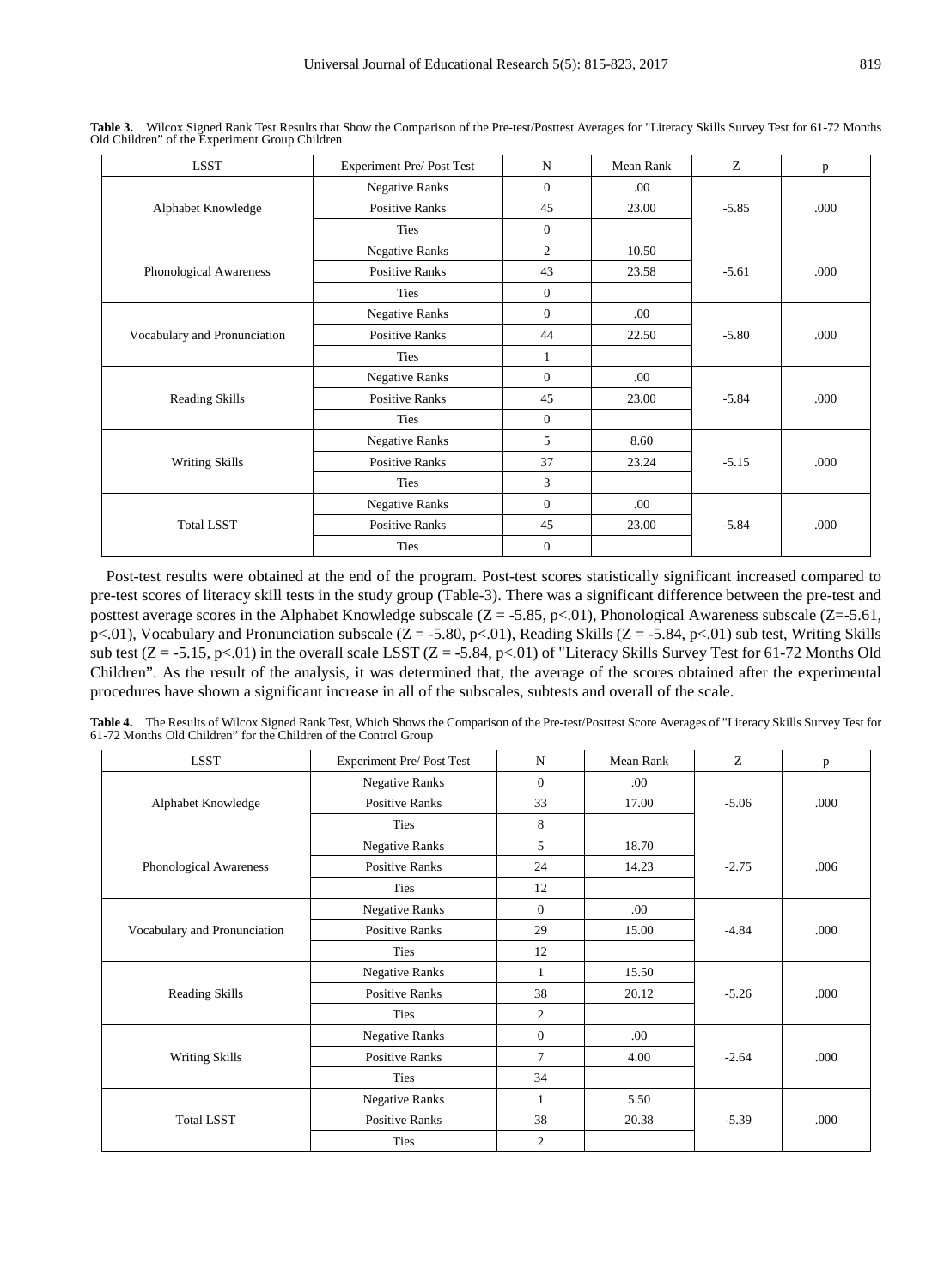In the control group, post-test results were statistically significant higher compared to pre-test scores of literacy skill tests (Table-4). There was significant difference between the average scores derived from the: "Literacy Skills Survey Test for 61-72 Months Old Children" for the control group; Alphabet Knowledge subscale  $(Z=5.06, p<.01)$ , Phonological Awareness subscale  $(Z=2.75, p<.01)$ , Vocabulary and pronunciation dimensions  $(Z = -4.84, p < 01)$ Reading Skills (Z=-5.26, p<.01), Writing Skills Subtests  $(Z=2.64, p<.01)$  and LSST of the overall scale  $(Z=5.85,$ p<.01). In the control group, increases in the post- test scores were not remarkable compared to post-test scores the study group (Table-3).

Post-test scores of two groups were compared (Table 5). There was a striking difference in favor of the experimental group between the average ranks obtained from all sub tests (Table-5). As seen in Table 5; the post-test results were statistically significantly higher in all sub-tests compared to that of post-test results of the control group: Alphabet Knowledge subscale  $(U=474.00, p<0.01)$ , Phonological Awareness subscale  $(Z=239.00, p<0.01)$ , Vocabulary and pronunciation subscale  $(Z=396.00, p<0.01)$ , Reading Skills

 $(Z=282.50, p<.01)$  and Writing Skills  $(Z=574.50, p<.01)$ subtests and the full scale of LSST( $Z=275.50$ ,  $p<01$ ). In order to have a better visual understanding of the difference regarding the pre-test/posttest results between the experiment group that the "Story Based Activities" are implemented and control group that no action is taken, a line chart was utilized.

After the difference between the average scores, the covariance analysis was used in order to determine whether there was still a significant difference between the posttest scores of the experiment and control groups, when the effect of the pre-test was removed [5]. In the analysis, posttest scores are considered as dependent variables, group variables as fixed variables and the pre-test scores as covariates, and analytical results were shown in Table 6. It was determined that there was a significant difference between the posttest scores of the children  $(F<sub>1-83</sub>=360.98;$ p=0.000). According to this results obtained, the children's.

"Literacy Skills Survey Test for 61-72 Months Old Children" posttest results have a significant difference regarding their position of being in experiment and control group.

**Table 5.** Mann Whitney U-Test Results Regarding the Averages of the Total Posttest Score Differences, and the Sub-Tests and Sub-Dimensions of the Literacy Skills Survey Test for 61-72 Months Old Children of Experiment and Control Groups

| <b>LSST</b>                  | Group                  | N  | Mean Rank       | U      | P    |
|------------------------------|------------------------|----|-----------------|--------|------|
|                              | <b>Experiment Post</b> | 45 | 53.47           |        | .000 |
| Alphabet Knowledge           | <b>Control Post</b>    | 41 | 32.56           | 474.00 |      |
|                              | <b>Experiment Post</b> | 45 | 58.69           |        | .000 |
| Phonological Awareness       | <b>Control Post</b>    | 41 | 26,83           | 239.00 |      |
| Vocabulary and pronunciation | <b>Experiment Post</b> | 45 | 55.20           |        |      |
|                              | <b>Control Post</b>    | 41 | 396,00<br>30.66 |        | .000 |
| Reading skills               | <b>Experiment Post</b> | 45 | 57.72           |        | .000 |
|                              | <b>Control Post</b>    | 41 | 27.89           | 282.50 |      |
| Writing Skills               | <b>Experiment Post</b> | 45 | 51,23           | 574.50 |      |
|                              | <b>Control Post</b>    | 41 | 35.01           |        | .000 |
| <b>Total LSST</b>            | <b>Experiment Post</b> | 45 | 57.88           |        |      |
|                              | <b>Control Post</b>    | 41 | 27.72           | 275.50 | .000 |

**Table 6.** The Covariance Analysis Results That the Posttest Scores Are Considered As Dependent Variables

| Source                | Sum of Squares | Sd             | <b>Average Squares</b> | F       | Sig. |
|-----------------------|----------------|----------------|------------------------|---------|------|
| <b>Adjusted Model</b> | 7733.683 (a)   | $\overline{2}$ | 3866.841               | 363.330 | ,000 |
| Cut-off Value         | 1056.285       |                | 1056.285               | 99.249  | ,000 |
| Pretest               | 4650.238       |                | 4650.238               | 436.938 | ,000 |
| Group                 | 3841.909       |                | 3841.909               | 360.987 | ,000 |
| Error                 | 883.352        | 83             | 10.643                 |         |      |
| Total                 | 340815.000     | 86             |                        |         |      |
| <b>Adjusted Total</b> | 8617.035       | 85             |                        |         |      |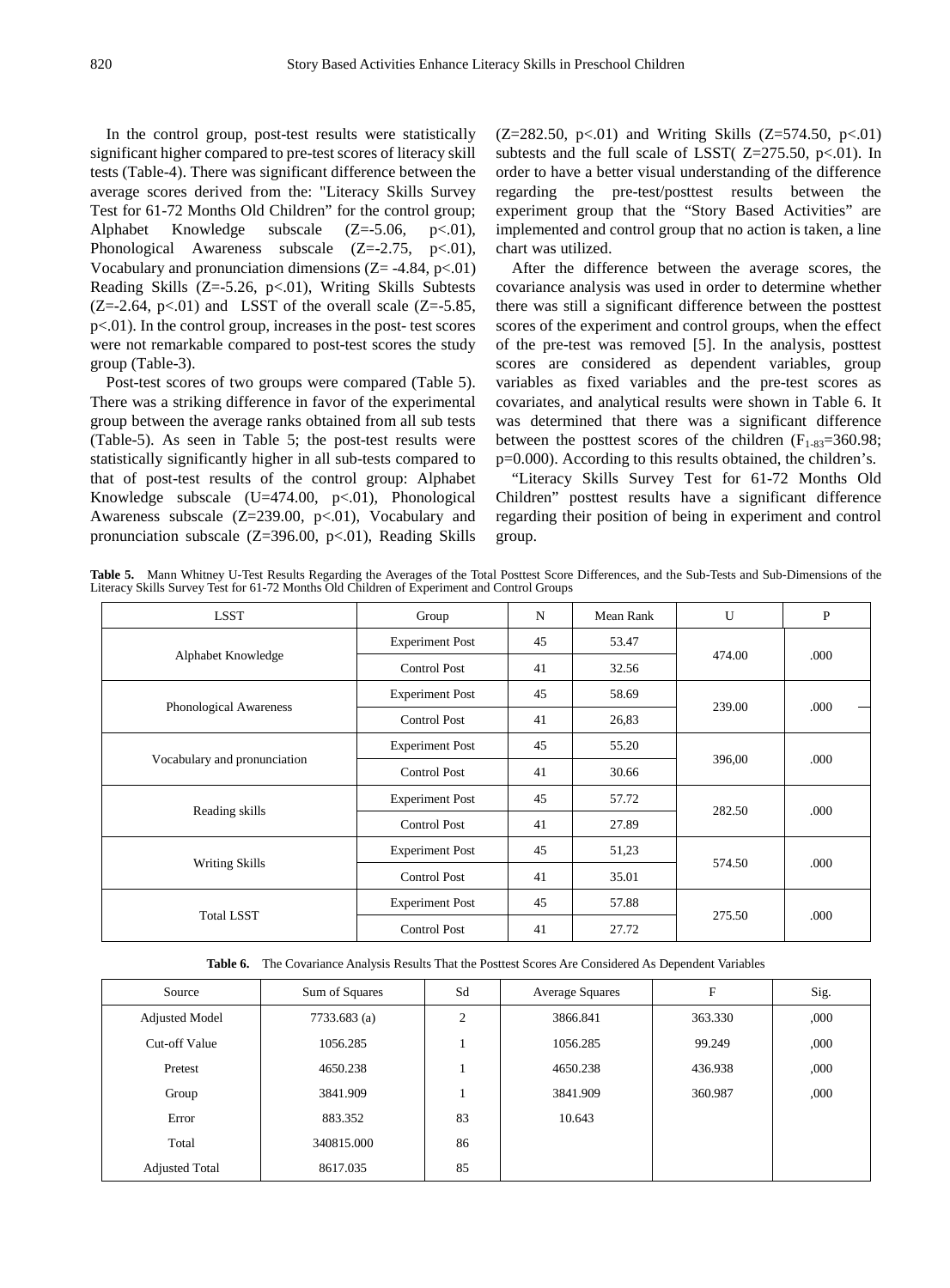### **4. Discussion**

We investigated the impact of story based activity program to literacy skills of preschool children. Story based program was integrated to a standard educational program and effect was tested by "Literacy Skills Survey Test for 61-72 Months Old Children". Study results showed that story based program significantly improved literacy skills in all domains as well as overall scores.

The children from the experiment and control groups were from the same universe before the "Story Based Activities" were implemented, since pretest scores from the "Literacy Skills Survey Test for 61-72 Months Old Children" of experiment and control group were comparable, In other words, children in the control group and in the experiment group are considered to be similar in terms of the measured characteristic.

Stories are extremely important for children to understand the language's structure and the wording. When the related literature in the field is reviewed, it is stated that the stories serve for a variety of purposes such as; comprehension, supporting receiving and expressive language skills for the children [3]. Short repeated stories allow the children to capture the rhythm of the language at an early age. The children may catch the opportunity of learning how the language is used and developed, creating the understanding of writing, recognizing the new wording and grammar structure via stories. Therefore, the stories are of great importance in bringing awareness to literacy skills to children [4]. In accordance with that notion, story based program notably enhanced literacy skills in pre-school children as presented in table 3.

Accordingly, it can be said that the "Story Based Activities" effective in increasing the children's skills of literacy in appositive way. The "Story Based Activities's, were implemented via different techniques such as storytelling, story completion, creating a story, re-telling the story, illustrating a story and creating a new story from the pictures. The program was also integrated with different activity types such as art, drama, mathematics, science, and environment was enhanced to raise the perception of the children. Story based activities remarkably supported the alphabet knowledge, phonological awareness, vocabulary, and verbal language and writing skills of children at the end of the program. Program was given as one hour every day for 5 days a week. Its continuation for 6 weeks was enough to make a observable difference in the literacy skills of pre-school children.

We suppose, enriched features of the story based program with different methods and techniques, and interactive participation or children, were critical for the scores of the "Literacy Skills Survey Test for 61-72 Months Old Children" to be significantly different in the favor of the post-test.

In their study named "Analyzing Gülten Dayıoğlu's Child Stories According to the 'Story Map' Method and a General Evaluation", Gökçe & Sis [11]; the result that, the story map method has an important role in children's listening,

speaking, literacy development, have been reached.

Petrilli, Logan, Sawyer & Justice [20] in their study that they examined the relationship between literacy skills and story reading, they have found out that especially the knowledge of writing and letter naming skills were higher in children that stories are read.

Eti & Aktaş Arnas [10], in their study that they have conducted in order to analyze the effect of the story based creative drama activities on the verbal language development of the children of four ages, they have determined that the story based creative drama activities induce a significant increase in the four years old children's utilization of nouns, verbs, adverbs, and conjunctions, and also increase the total number of sentences, words, numbers, and the average number of words in a sentence that are used by the children.

It is important to note that the pre-test and posttest scores obtained from the control group also showed a significant increase in all of the subscales, subtests and overall of the scale.

According to this conclusion, it can be said that the standard program of the Ministry of Education, which is applied to the children of control group by their class teachers, also influenced the literacy skills of the children in a positive direction. Such a result is not unexpected and might be related to the class teachers' implementation of the reading and writing preparatory activities to support the literacy skills, and the effective participation of the children in the learning process. However the increase in the study group LSST scores is far beyond the increase in the control group.

In addition, a statistically significant improvement induced by "Story Based Activities" in the experimental group remained after the pre-test differences were eliminated in study groups (shown in figure-5).

As the result of the covariance analysis, a striking difference is seen, in the favor of the experiment group between the average ranks obtained from sub dimensions, sub tests and the whole of the scale. According to this result, it can be considered that, the reveal compared to control group that no process is implemented regarding the literacy skills of the children. The covariance analysis results that the posttest scores are considered as dependent variables, demonstrate that the experimental process makes a significant difference.

Stories can be considered as the units of speech texts, beyond the sentence level that support listening skills, language and verbal communication in children. These basic skills are of great importance during the development of the children's literacy skills [21]. Moreover, the story based activities also enhance vocabulary with their rich content, organize the thinking processes, present complex narrative sequences, provide the children to discover different sentence structures, support the creative thinking skills and development of words and concepts [4].

In consistent with the above notion, the present research findings showed that story based activity was effective in improving the literacy skills of the pre-school children.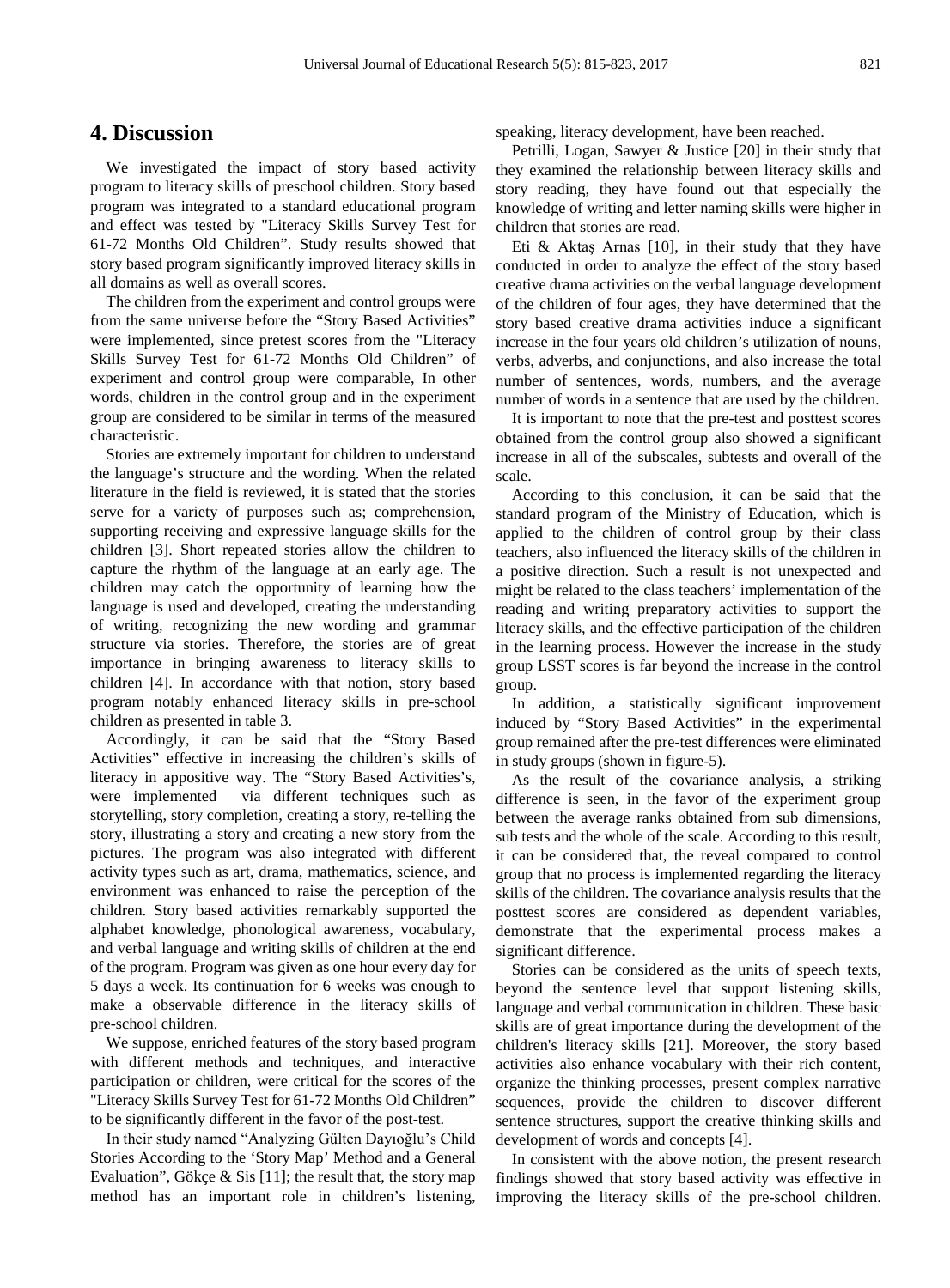There was significant difference in favor of the experiment group regarding the literacy skills of the children We suppose that the positive impact of "Story Based Activities" program can be result of 1) carrying out conversations on concepts and words during the story based activities, 2) open-ended questions for events and situations, 3) entertaining children with songs, rhymes, poetry and finger plays, 4) drawing children's attention to some details such as recognizing and discriminating words, using words in a sentence, browsing the front and back side of books, illustrations and authors, 5) involvement of parents in to the process, 6) integration of various activities such as art, drama, math and science in a systematical approach.

# **5. Conclusion and Recommendations**

As the result of the study, which was carried out in order to reveal the effect of the Story Based Activities on the 61-66 months old kindergarten children's literacy skills; it was identified that, while pre-test scores of "Literacy Skills Survey Test for 61-72 Months Old Children" in experiment and control groups were comparable, post-test scores of experimental group was statistically significantly different from both pre-test results of experimental group and post-test scores of control group. Moreover, the experimental paradigm created a statistically significant difference when the effect of the pretest was removed.

Under the light of the data obtained from the study, we can suggest that The "Story-Based Activities", can be integrated with the other activity areas in pre-school training program to boost the literacy skills in children.

# **REFERENCES**

- [1] Allor, J. H. & Mccathren, R. B. (2003). Developing Emergent Literacy Skills Through Storybook Reading. Interventıon In School and Clinic, 39 (2), 72-79.
- [2] Baştürk, S. (2009). Secondary School Education in the Faculty of Arts for the Mathematics Teachers. Journal of Inönü University Faculty of Education, 10 (3), 137-160.
- [3] Brand, S. T. & Donato, J. M. (2001). Storytelling in Emergent Literacy: Fostering Multiple Intelligences, 1-12. Australia Canada Mexico Singapore Spain United Kingdom United States: Delmar Thomson Learning.
- [4] Brock, A. & Rnakin, C. (2008). Communication, Language and Literacy from Birth to Five (pp.65-81). Sage: Los Angeles, London.
- [5] Büyüköztürk, Ş. (1998). Analysis of Covariance (Analysis of Covariance with a Comparative Model). Ankara University. Journal of Faculty of Educational Sciences, 91-105.
- [6] Büyüköztürk, Ş. (2009). Guide Book for Analysis of Data for Social Sciences.(10th Edition). Ankara: Pegem Academia Publishing.
- [7] Büyüköztürk, Ş. (2014). Data Analysis Handbook for Social Sciences (Expanded 19th Edition). Ankara: Pegem Academia Publishing.
- [8] Büyüköztürk, Ş., Kılıç Çakmak, E., Akgün, Ö. E., Karadeniz, Ş. & Demirel, F. (2012). Scientific Research Methods. Ankara: Pegem Academia Publishing.
- [9] Elley, W. B. (1989). Vocabulary Acquisition From Listening To Stories. Reading Research Quarterly, 24 (2), 174-187.
- [10] Eti, İ. & Aktaş Arnas, Y. (2016). The Effects of Story Based Creative Drama Activities on Development of Language of 4 Years Old Children Group. Journal of Creative Drama, 11 (1), 17-32.
- [11] Gökçe, B. & Sis, N. (2011). Analysis of Children Stories of Gülten Dayıoğlu in Accordance with the Method of Story Map-A General Assessment. Turkish Studies-International Periodical for the Languages, Literature and History of Turkish or Turki, 6(3), 1925-1949.
- [12] Justice, L. M. & Kaderavek, J. (2002). Using Shared Storybook Reading to Promote Emergent Literacy. TEACHING Exceptional Children, 34 (4), 8-13.
- [13] Kara, Ö. T. (2011). Story Creation Methods of Instruction Turkish drama The Effect of School Students' Attitudes. Journal of Mustafa Kemal University Institute of Social Sciences, 8 (16), 239-253.
- [14] Lord, F. M. (1960). Large Sample Covariance Analysis When The Control Variable is Fallible. Journal of the American Statistical Association, 55, 307–321.
- [15] Machado, J. M. (2010). Early Childhood Experiences in Language Arts Early Literacy (Ninth Edit.). Wadsworth: Printed in The United States of America.
- [16] MEB (2013). Preschool Education Program. Ankara: MEB Publishing.
- [17] Otto, B. White. (1993). Signs Of Emergent Literacy Among Inner ‐ City Kindergartners In A Storybook Reading Program. Reading and Writing Quarterly: Overcoming Learning Difficulties, 9 (2), 151-162. Doi: 10.1080/1057356930090203.
- [18] Quirós, A. M. Cruz de, L., Rafael, T., Fuhui & Irby, B. J. (2012). The Effect Of A Structured Story Reading Intervention, Story Retelling And Higher Order Thinking For English Language and Literacy Acquisition. Journal of Research in Reading, 35 (1), 87-113. Doi: 10.1111/j.1467-9817.2010.01472.x.
- [19] Özdamar, K. (2004). Package Programs and Analysis of Statistical Data (Vol. 1) 5th Edition. Eskişehir: Kaan Bookstore.
- [20] Petrill, S. A., Logan, J. A. R., Sawyer, B. E. & Justice, L. M. 2014. It Depends: Conditional Correlation Between Frequency of Storybook Reading and Emergent Literacy Skills in Children With Language Impairments. Journal of Learning Disabilities, 47 (6), 491-502. Doi: 10.1177/0022219412470518.
- [21] Piştav Akmeşe, P. (2015). Development of Narration in Children and Usage of Assessment of Language. Journal of Special Education, Ankara University Faculty of Educational Sciences, 16 (3), 293-305. Doi: 10.1501/Ozlegt\_0000000233.